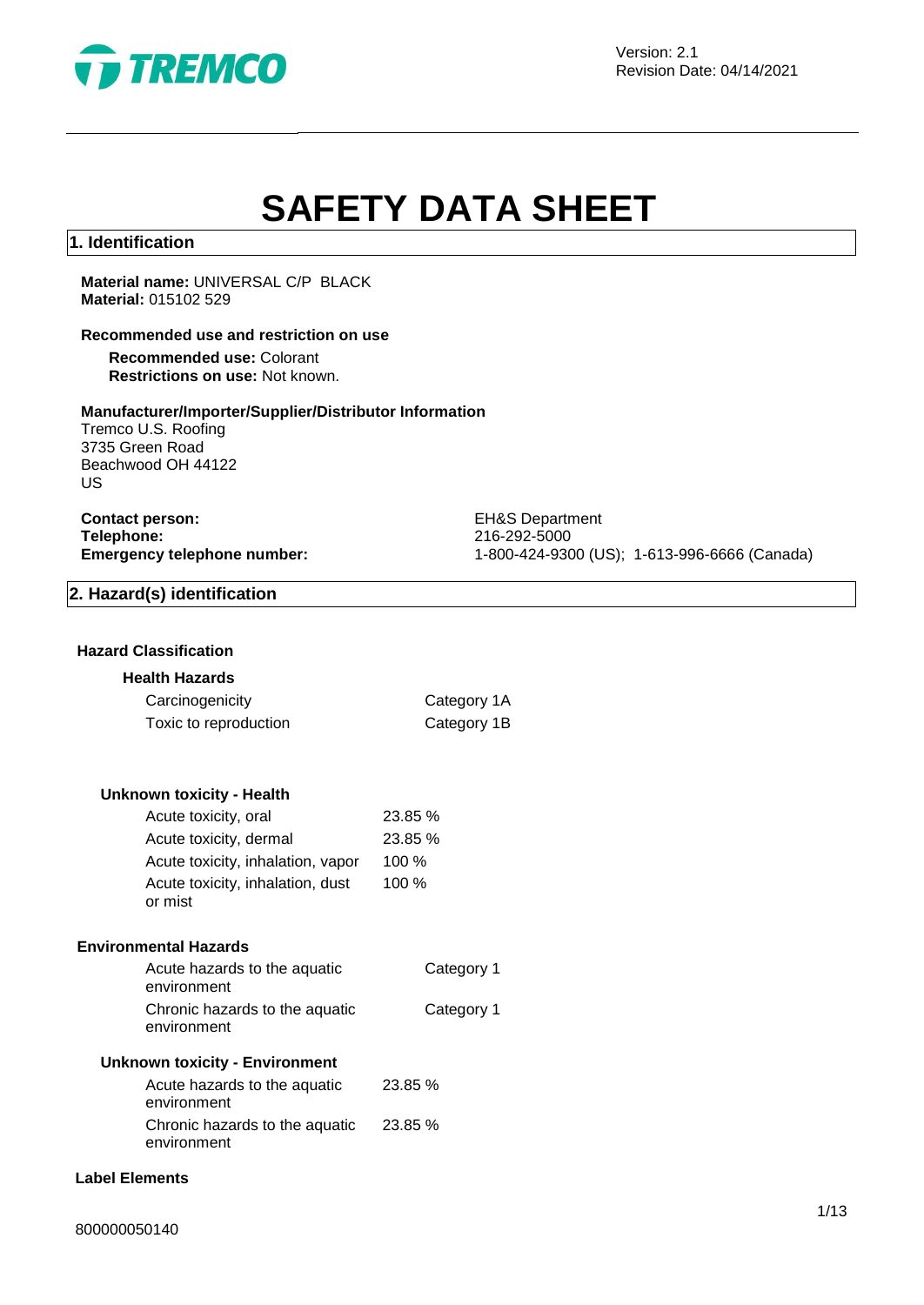

**Hazard Symbol:**

| <b>Signal Word:</b>                           | Danger                                                                                                                                                                                                   |
|-----------------------------------------------|----------------------------------------------------------------------------------------------------------------------------------------------------------------------------------------------------------|
| <b>Hazard Statement:</b>                      | May cause cancer.<br>May damage the unborn child. Suspected of damaging fertility.<br>Very toxic to aquatic life with long lasting effects.                                                              |
| Precautionary<br><b>Statements</b>            |                                                                                                                                                                                                          |
| <b>Prevention:</b>                            | Obtain special instructions before use. Do not handle until all safety<br>precautions have been read and understood. Avoid release to the<br>environment. Use personal protective equipment as required. |
| <b>Response:</b>                              | IF exposed or concerned: Get medical advice/attention. Collect spillage.                                                                                                                                 |
| Storage:                                      | Store locked up.                                                                                                                                                                                         |
| Disposal:                                     | Dispose of contents/ container to an approved facility in accordance with<br>local, regional, national and international regulations.                                                                    |
| Hazard(s) not otherwise<br>classified (HNOC): | None.                                                                                                                                                                                                    |

#### **3. Composition/information on ingredients**

#### **Mixtures**

| <b>Chemical Identity</b> | <b>CAS number</b> | Content in percent $(\%)^*$ |
|--------------------------|-------------------|-----------------------------|
| Diisodecyl phthalate     | 26761-40-0        | $50 - 100\%$                |
| Carbon Black             | 1333-86-4         | $20 - 50\%$                 |

\* All concentrations are percent by weight unless ingredient is a gas. Gas concentrations are in percent by volume.

#### **4. First-aid measures**

#### **Description of necessary first-aid measures**

| Inhalation:          | Move to fresh air.                                                                                                                                                                    |
|----------------------|---------------------------------------------------------------------------------------------------------------------------------------------------------------------------------------|
| <b>Skin Contact:</b> | Wash skin thoroughly with soap and water. Get medical attention if<br>symptoms occur.                                                                                                 |
| Eye contact:         | Any material that contacts the eye should be washed out immediately<br>with water. If easy to do, remove contact lenses. If eye irritation<br>persists: Get medical advice/attention. |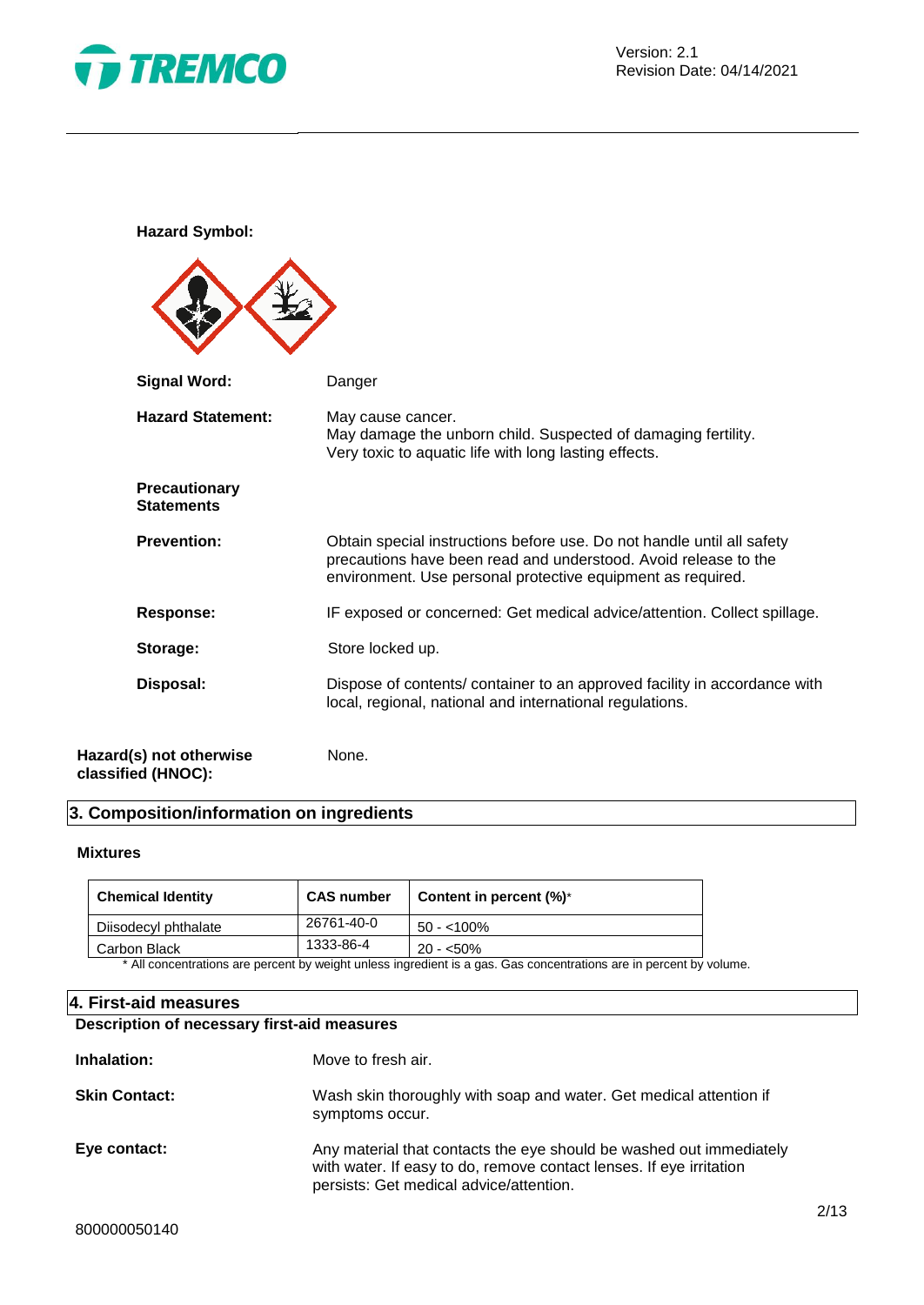

| Ingestion:                                                                 | Call a POISON CENTER/doctor if you feel unwell. Rinse mouth.                                                                                                                              |  |
|----------------------------------------------------------------------------|-------------------------------------------------------------------------------------------------------------------------------------------------------------------------------------------|--|
| <b>Personal Protection for First-</b><br>aid Responders:                   | Self-contained breathing apparatus and full protective clothing must<br>be worn in case of fire.                                                                                          |  |
| Most important symptoms/effects, acute and delayed                         |                                                                                                                                                                                           |  |
| <b>Symptoms:</b>                                                           | May cause skin and eye irritation.                                                                                                                                                        |  |
| Hazards:                                                                   | No data available.                                                                                                                                                                        |  |
|                                                                            | Indication of immediate medical attention and special treatment needed                                                                                                                    |  |
| Treatment:                                                                 | Symptoms may be delayed.                                                                                                                                                                  |  |
| 5. Fire-fighting measures                                                  |                                                                                                                                                                                           |  |
| <b>General Fire Hazards:</b>                                               | No unusual fire or explosion hazards noted.                                                                                                                                               |  |
| Suitable (and unsuitable) extinguishing media                              |                                                                                                                                                                                           |  |
| <b>Suitable extinguishing</b><br>media:                                    | Use fire-extinguishing media appropriate for surrounding materials.                                                                                                                       |  |
| <b>Unsuitable extinguishing</b><br>media:                                  | Do not use water jet as an extinguisher, as this will spread the fire.                                                                                                                    |  |
| Specific hazards arising from<br>the chemical:                             | During fire, gases hazardous to health may be formed.                                                                                                                                     |  |
| Special protective equipment and precautions for firefighters              |                                                                                                                                                                                           |  |
| <b>Special fire fighting</b><br>procedures:                                | No data available.                                                                                                                                                                        |  |
| Special protective equipment<br>for fire-fighters:                         | Self-contained breathing apparatus and full protective clothing must be<br>worn in case of fire.                                                                                          |  |
| 6. Accidental release measures                                             |                                                                                                                                                                                           |  |
| Personal precautions,<br>protective equipment and<br>emergency procedures: | No data available.                                                                                                                                                                        |  |
| <b>Accidental release measures:</b>                                        | In the event of a spill or accidental release, notify relevant authorities in<br>accordance with all applicable regulations.                                                              |  |
| <b>Methods and material for</b><br>containment and cleaning<br>up:         | Dam and absorb spillages with sand, earth or other non-combustible<br>material. Collect spillage in containers, seal securely and deliver for<br>disposal according to local regulations. |  |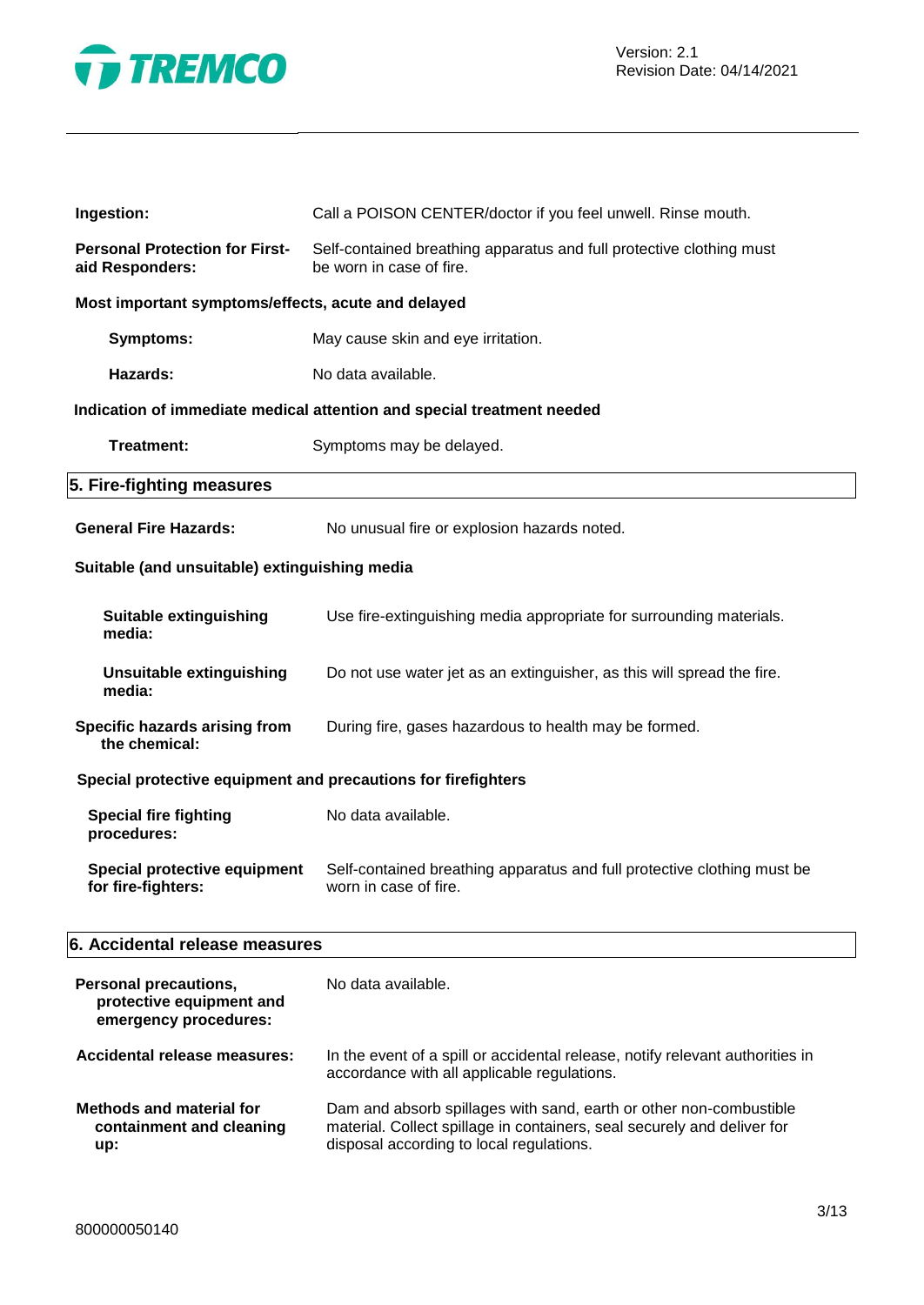

| <b>Environmental Precautions:</b>                                  | Do not contaminate water sources or sewer. Prevent further leakage or<br>spillage if safe to do so. Avoid release to the environment.                                                                                                                                                              |  |
|--------------------------------------------------------------------|----------------------------------------------------------------------------------------------------------------------------------------------------------------------------------------------------------------------------------------------------------------------------------------------------|--|
| 7. Handling and storage                                            |                                                                                                                                                                                                                                                                                                    |  |
| <b>Handling</b>                                                    |                                                                                                                                                                                                                                                                                                    |  |
| <b>Technical measures (e.g. Local</b><br>and general ventilation): | Observe good industrial hygiene practices. Observe occupational exposure<br>limits and minimize the risk of inhalation of vapors and mist. Mechanical<br>ventilation or local exhaust ventilation may be required.                                                                                 |  |
| Safe handling advice:                                              | Do not handle until all safety precautions have been read and understood.<br>Obtain special instructions before use. Use personal protective equipment<br>as required. Provide adequate ventilation. Wear appropriate personal<br>protective equipment. Observe good industrial hygiene practices. |  |
| <b>Contact avoidance measures:</b>                                 | No data available.                                                                                                                                                                                                                                                                                 |  |
| <b>Hygiene measures:</b>                                           | Observe good industrial hygiene practices. Wash hands before breaks and<br>immediately after handling the product. Do not handle until all safety<br>precautions have been read and understood. Obtain special instructions<br>before use.                                                         |  |
| <b>Storage</b>                                                     |                                                                                                                                                                                                                                                                                                    |  |
| Safe storage conditions:                                           | Store locked up.                                                                                                                                                                                                                                                                                   |  |
| Safe packaging materials:                                          | No data available.                                                                                                                                                                                                                                                                                 |  |

#### **8. Exposure controls/personal protection**

## **Control Parameters**

#### **Occupational Exposure Limits**

| <b>Chemical Identity</b>              | <b>Type</b> | <b>Exposure Limit Values</b> | Source                                                                                                    |
|---------------------------------------|-------------|------------------------------|-----------------------------------------------------------------------------------------------------------|
| Carbon Black - Inhalable<br>fraction. | TWA         |                              | 3 mg/m3   US. ACGIH Threshold Limit Values, as<br>amended (2011)                                          |
| Carbon Black                          | PEL         |                              | 3.5 mg/m3   US. OSHA Table Z-1 Limits for Air<br>Contaminants (29 CFR 1910.1000), as<br>amended (02 2006) |

| <b>Chemical name</b>                  | <b>Type</b> | <b>Exposure Limit Values</b> | Source                                                                                                                                                                 |
|---------------------------------------|-------------|------------------------------|------------------------------------------------------------------------------------------------------------------------------------------------------------------------|
| Diisodecyl phthalate                  | <b>TWA</b>  | $5 \text{ mg/m}$             | Canada. Ontario OELs. (Control of Exposure to<br>Biological or Chemical Agents), as amended<br>(11 2010)                                                               |
| Carbon Black - Inhalable              | <b>TWA</b>  | $3 \text{ mg/m}$             | Canada. British Columbia OELs. (Occupational<br>Exposure Limits for Chemical Substances,<br>Occupational Health and Safety Regulation<br>296/97, as amended) (09 2011) |
| Carbon Black - Inhalable<br>fraction. | <b>TWA</b>  | $3 \text{ mg/m}$             | Canada. Ontario OELs. (Control of Exposure to<br>Biological or Chemical Agents), as amended<br>(062015)                                                                |
| Carbon Black                          | <b>TWA</b>  | $3.5 \text{ mg/m}$           | Canada. Quebec OELs. (Ministry of Labor -<br>Regulation respecting occupational health and<br>safety), as amended (09 2017)                                            |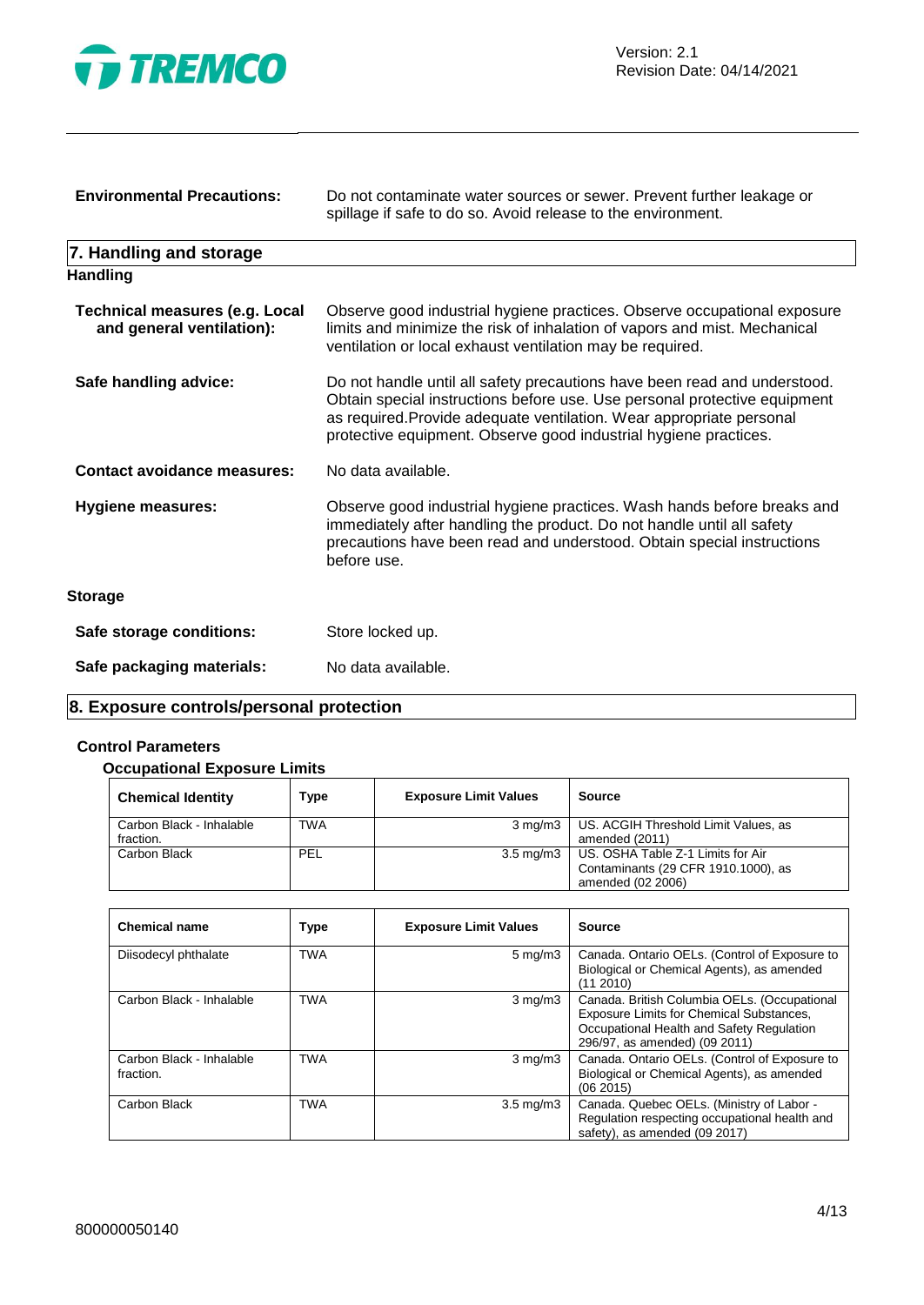

| <b>Chemical name</b>                  | Type       | <b>Exposure Limit Values</b> | <b>Source</b>                                                                                                                                                          |
|---------------------------------------|------------|------------------------------|------------------------------------------------------------------------------------------------------------------------------------------------------------------------|
| Diisodecyl phthalate                  | <b>TWA</b> | $5 \text{ mg/m}$             | Canada. Ontario OELs. (Control of Exposure to<br>Biological or Chemical Agents), as amended<br>(11 2010)                                                               |
| Carbon Black - Inhalable              | <b>TWA</b> | $3 \text{ mg/m}$             | Canada. British Columbia OELs. (Occupational<br>Exposure Limits for Chemical Substances,<br>Occupational Health and Safety Regulation<br>296/97, as amended) (09 2011) |
| Carbon Black - Inhalable<br>fraction. | <b>TWA</b> | $3 \text{ mg/m}$             | Canada. Ontario OELs. (Control of Exposure to<br>Biological or Chemical Agents), as amended<br>(062015)                                                                |
| Carbon Black                          | TWA        | $3.5 \text{ mg/m}$           | Canada. Quebec OELs. (Ministry of Labor -<br>Regulation respecting occupational health and<br>safety), as amended (09 2017)                                            |

**Appropriate Engineering Controls** Observe good industrial hygiene practices. Observe occupational exposure limits and minimize the risk of inhalation of vapors and mist. Mechanical ventilation or local exhaust ventilation may be required.

#### **Individual protection measures, such as personal protective equipment**

| <b>General information:</b>                       | Good general ventilation (typically 10 air changes per hour) should be used.<br>Ventilation rates should be matched to conditions. Supplementary local<br>exhaust ventilation, closed systems, or respiratory and eye protection may<br>be needed in special circumstances, such as poorly ventilated spaces,<br>heating, evaporation of liquids from large surfaces, spraying of mists,<br>mechanical generation of dusts, drying of solids, etc. |
|---------------------------------------------------|----------------------------------------------------------------------------------------------------------------------------------------------------------------------------------------------------------------------------------------------------------------------------------------------------------------------------------------------------------------------------------------------------------------------------------------------------|
| <b>Eye/face protection:</b>                       | Wear safety glasses with side shields (or goggles).                                                                                                                                                                                                                                                                                                                                                                                                |
| <b>Skin Protection</b><br><b>Hand Protection:</b> | Use suitable protective gloves if risk of skin contact.                                                                                                                                                                                                                                                                                                                                                                                            |
| Other:                                            | Wear suitable protective clothing.                                                                                                                                                                                                                                                                                                                                                                                                                 |
| <b>Respiratory Protection:</b>                    | In case of inadequate ventilation use suitable respirator. Seek advice from<br>local supervisor.                                                                                                                                                                                                                                                                                                                                                   |
| Hygiene measures:                                 | Observe good industrial hygiene practices. Wash hands before breaks and<br>immediately after handling the product. Do not handle until all safety<br>precautions have been read and understood. Obtain special instructions<br>before use.                                                                                                                                                                                                         |

#### **9. Physical and chemical properties**

#### **Appearance**

| <b>Physical state:</b>                   | liquid             |
|------------------------------------------|--------------------|
| Form:                                    | Paste              |
| Color:                                   | <b>Black</b>       |
| Odor:                                    | Mild               |
| Odor threshold:                          | No data available. |
| pH:                                      | No data available. |
| Melting point/freezing point:            | No data available. |
| Initial boiling point and boiling range: | No data available. |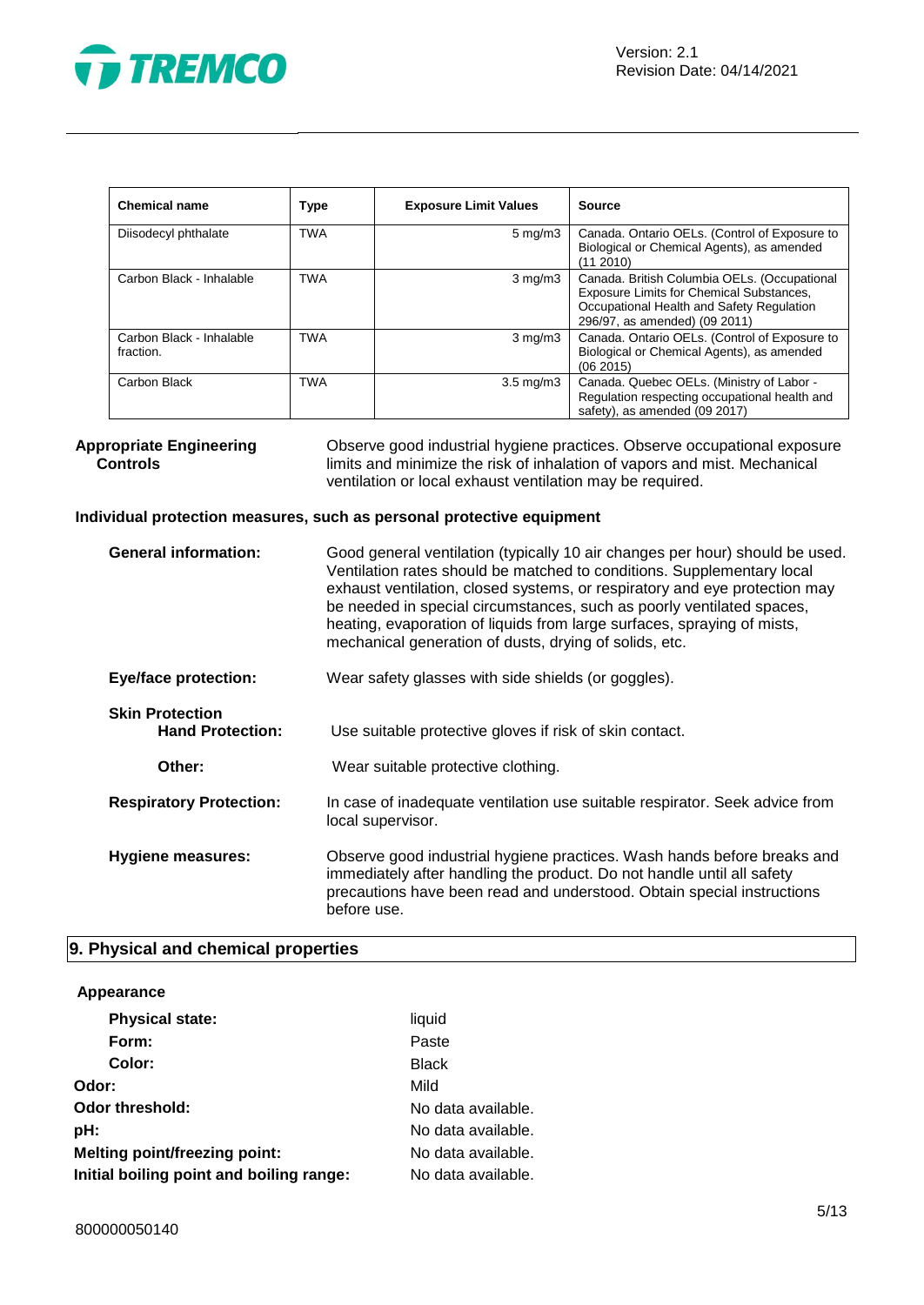

| <b>Flash Point:</b>                                   | 232 °C 450 °F (Setaflash Closed Cup)                                                           |
|-------------------------------------------------------|------------------------------------------------------------------------------------------------|
| <b>Evaporation rate:</b>                              | Slower than Ether                                                                              |
| Flammability (solid, gas):                            | No.                                                                                            |
| Upper/lower limit on flammability or explosive limits |                                                                                                |
| Flammability limit - upper (%):                       | No data available.                                                                             |
| Flammability limit - lower (%):                       | No data available.                                                                             |
| <b>Explosive limit - upper:</b>                       | No data available.                                                                             |
| <b>Explosive limit - lower:</b>                       | No data available.                                                                             |
| Vapor pressure:                                       | No data available.                                                                             |
| Vapor density:                                        | Vapors are heavier than air and may travel along the floor and<br>in the bottom of containers. |
| <b>Relative density:</b>                              | 1.56                                                                                           |
| Solubility(ies)                                       |                                                                                                |
| <b>Solubility in water:</b>                           | <b>Practically Insoluble</b>                                                                   |
| <b>Solubility (other):</b>                            | No data available.                                                                             |
| Partition coefficient (n-octanol/water):              | No data available.                                                                             |
| Auto-ignition temperature:                            | No data available.                                                                             |
| <b>Decomposition temperature:</b>                     | No data available.                                                                             |
| <b>Viscosity:</b>                                     | No data available.                                                                             |
|                                                       |                                                                                                |

# **10. Stability and reactivity**

| <b>Reactivity:</b>                          | No data available.                                                                                 |
|---------------------------------------------|----------------------------------------------------------------------------------------------------|
| <b>Chemical Stability:</b>                  | Material is stable under normal conditions.                                                        |
| Possibility of hazardous<br>reactions:      | No data available.                                                                                 |
| Conditions to avoid:                        | Avoid heat or contamination.                                                                       |
| <b>Incompatible Materials:</b>              | Avoid contact with oxidizing agents (e.g. nitric acid, peroxides and<br>chromates).                |
| <b>Hazardous Decomposition</b><br>Products: | Thermal decomposition or combustion may liberate carbon oxides and<br>other toxic gases or vapors. |

# **11. Toxicological information**

#### **Information on likely routes of exposure**

| Inhalation:          | In high concentrations, vapors, fumes or mists may irritate nose, throat and<br>mucus membranes. |
|----------------------|--------------------------------------------------------------------------------------------------|
| <b>Skin Contact:</b> | May be harmful in contact with skin.                                                             |
| Eye contact:         | Eye contact is possible and should be avoided.                                                   |
| Ingestion:           | May be ingested by accident. Ingestion may cause irritation and malaise.                         |

**Symptoms related to the physical, chemical and toxicological characteristics**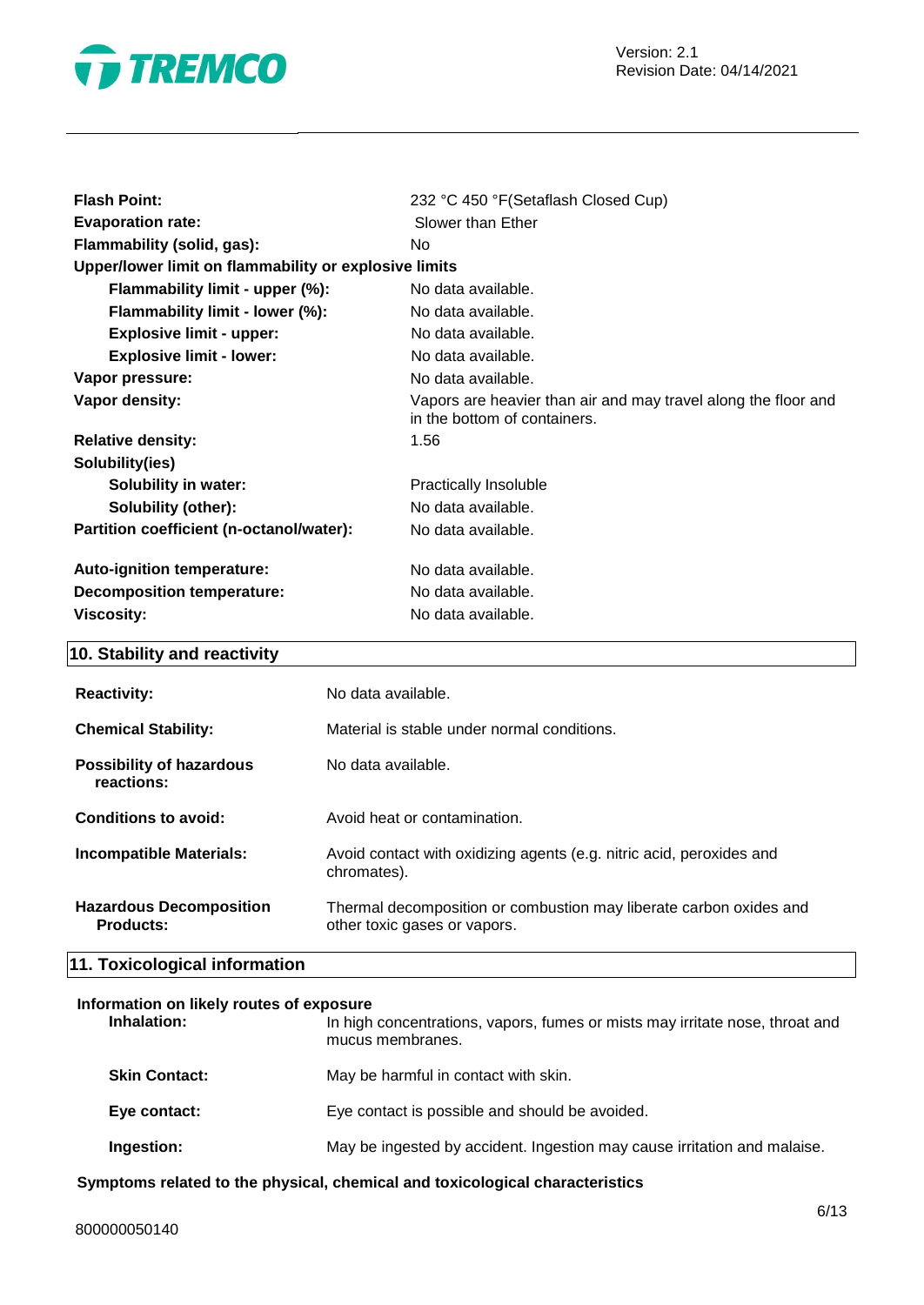

| Inhalation:                                           | No data available.                       |
|-------------------------------------------------------|------------------------------------------|
| <b>Skin Contact:</b>                                  | No data available.                       |
| Eye contact:                                          | No data available.                       |
| Ingestion:                                            | No data available.                       |
| Information on toxicological effects                  |                                          |
| Acute toxicity (list all possible routes of exposure) |                                          |
| Oral<br>Product:                                      |                                          |
| Specified substance(s):<br>Diisodecyl phthalate       | LD 50 (Rat): 64,000 mg/kg                |
| Dermal<br><b>Product:</b>                             | ATEmix: 3,160 mg/kg                      |
| <b>Inhalation</b><br><b>Product:</b>                  |                                          |
| Specified substance(s):<br>Diisodecyl phthalate       | LC 50 (Rat): $> 12.54$ mg/l              |
| <b>Repeated dose toxicity</b><br>Product:             | No data available.                       |
| <b>Skin Corrosion/Irritation</b><br><b>Product:</b>   | No data available.                       |
| Specified substance(s):<br><b>Carbon Black</b>        | in vivo (Rabbit): Not irritant, 1 - 72 h |
| <b>Serious Eye Damage/Eye Irritation</b><br>Product:  | No data available.                       |
| <b>Respiratory or Skin Sensitization</b><br>Product:  | No data available.                       |
| Carcinogenicity<br><b>Product:</b>                    | Suspected of causing cancer.             |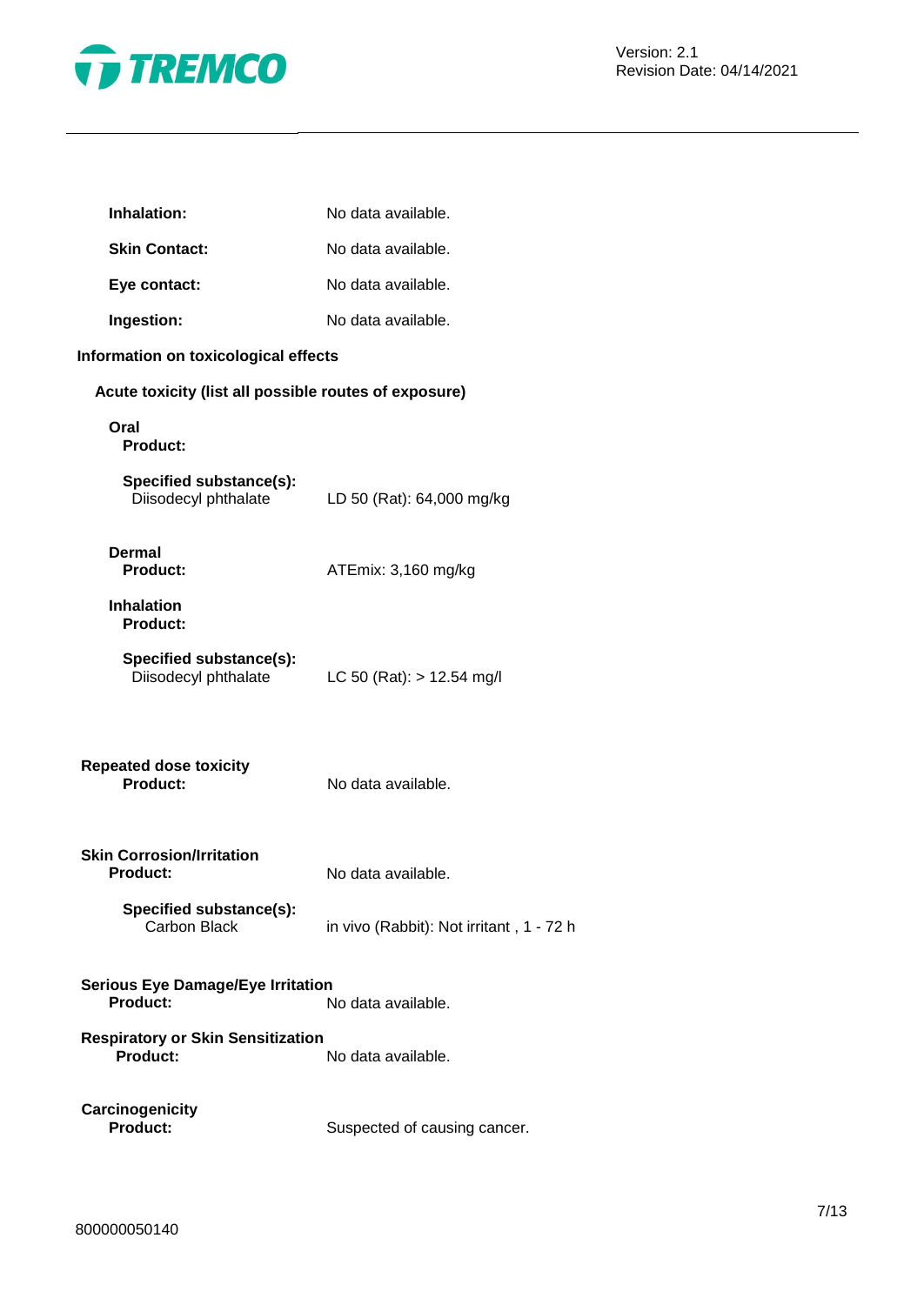

|                                                                       | IARC Monographs on the Evaluation of Carcinogenic Risks to Humans:              |
|-----------------------------------------------------------------------|---------------------------------------------------------------------------------|
| Carbon Black                                                          | Overall evaluation: Possibly carcinogenic to humans.                            |
| US. National Toxicology Program (NTP) Report on Carcinogens:          |                                                                                 |
| Carbon Black                                                          | Known To Be Human Carcinogen.                                                   |
| No carcinogenic components identified                                 | US. OSHA Specifically Regulated Substances (29 CFR 1910.1001-1050), as amended: |
| <b>Germ Cell Mutagenicity</b>                                         |                                                                                 |
| In vitro<br><b>Product:</b>                                           | No data available.                                                              |
| In vivo<br><b>Product:</b>                                            | No data available.                                                              |
| <b>Reproductive toxicity</b><br>Product:                              | May damage fertility or the unborn child.                                       |
| <b>Specific Target Organ Toxicity - Single Exposure</b><br>Product:   | No data available.                                                              |
| <b>Specific Target Organ Toxicity - Repeated Exposure</b><br>Product: | No data available.                                                              |
|                                                                       |                                                                                 |
| <b>Aspiration Hazard</b><br><b>Product:</b>                           | No data available.                                                              |
| Other effects:                                                        | No data available.                                                              |
|                                                                       |                                                                                 |

## **12. Ecological information**

#### **Ecotoxicity:**

#### **Acute hazards to the aquatic environment:**

**Fish**

**Product:** No data available.

# **Specified substance(s):**

Diisodecyl phthalate LC 50 (Fathead minnow (Pimephales promelas), 96 h): > 0.47 mg/l Mortality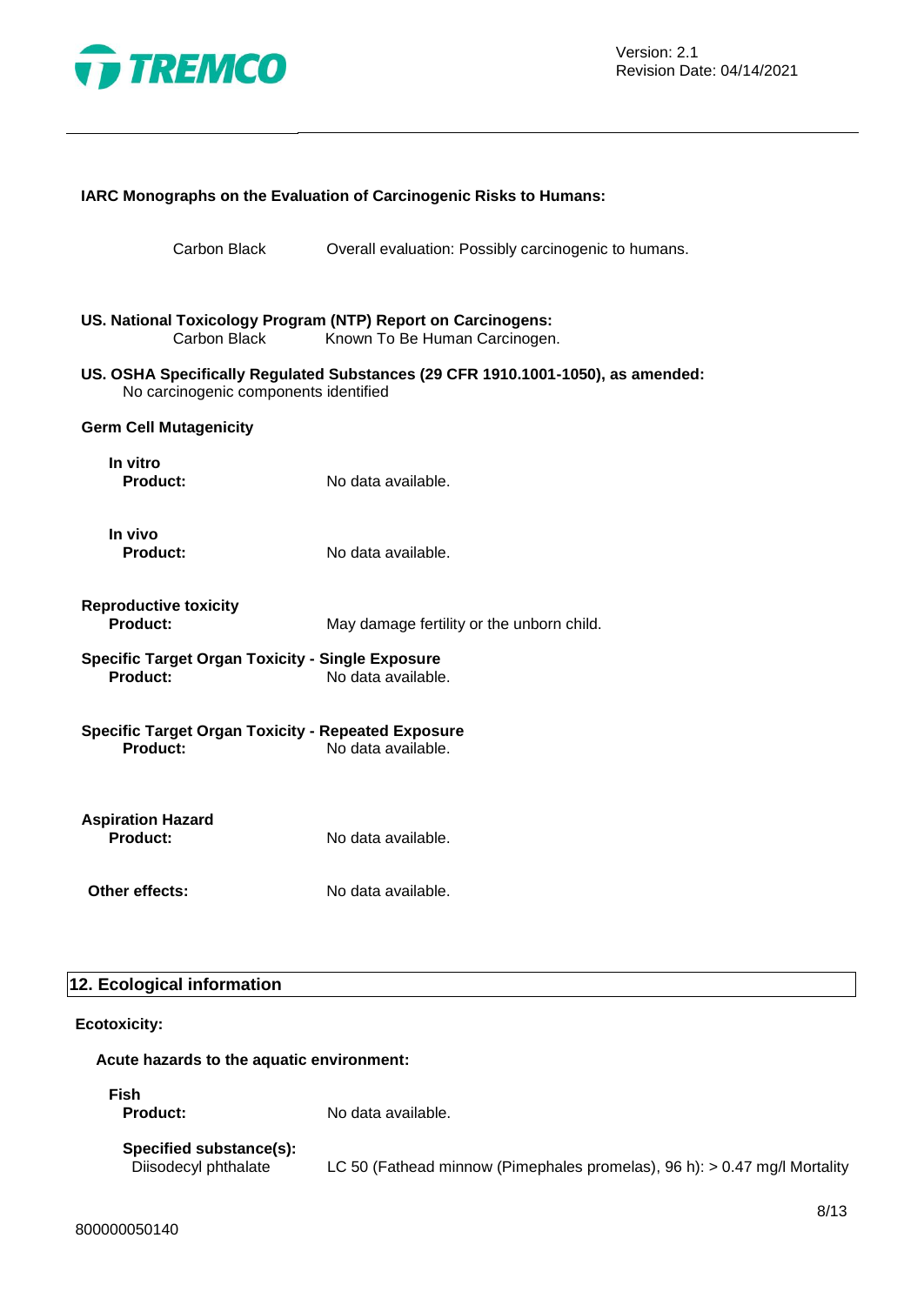

| <b>Aquatic Invertebrates</b><br>Product:                                                    | No data available.                                                                                                                                                            |
|---------------------------------------------------------------------------------------------|-------------------------------------------------------------------------------------------------------------------------------------------------------------------------------|
| Specified substance(s):<br>Diisodecyl phthalate                                             | EC 50 (Opossum shrimp (Americamysis bahia), 96 h): > 0.08 mg/l Mortality                                                                                                      |
| Chronic hazards to the aquatic environment:                                                 |                                                                                                                                                                               |
| <b>Fish</b><br><b>Product:</b>                                                              | No data available.                                                                                                                                                            |
| <b>Aquatic Invertebrates</b><br><b>Product:</b>                                             | No data available.                                                                                                                                                            |
| <b>Toxicity to Aquatic Plants</b><br><b>Product:</b>                                        | No data available.                                                                                                                                                            |
| <b>Persistence and Degradability</b>                                                        |                                                                                                                                                                               |
| <b>Biodegradation</b><br>Product:                                                           | No data available.                                                                                                                                                            |
| <b>BOD/COD Ratio</b><br><b>Product:</b>                                                     | No data available.                                                                                                                                                            |
| <b>Bioaccumulative potential</b><br><b>Bioconcentration Factor (BCF)</b><br><b>Product:</b> | No data available.                                                                                                                                                            |
| Partition Coefficient n-octanol / water (log Kow)<br><b>Product:</b>                        | No data available.                                                                                                                                                            |
| Specified substance(s):<br>Diisodecyl phthalate                                             | Log Kow: 10.36                                                                                                                                                                |
| <b>Mobility in soil:</b>                                                                    | No data available.                                                                                                                                                            |
| Other adverse effects:                                                                      | Very toxic to aquatic life with long lasting effects.                                                                                                                         |
| 13. Disposal considerations                                                                 |                                                                                                                                                                               |
| <b>Disposal methods:</b>                                                                    | Dispose of waste at an appropriate treatment and disposal facility in<br>accordance with applicable laws and regulations, and product<br>characteristics at time of disposal. |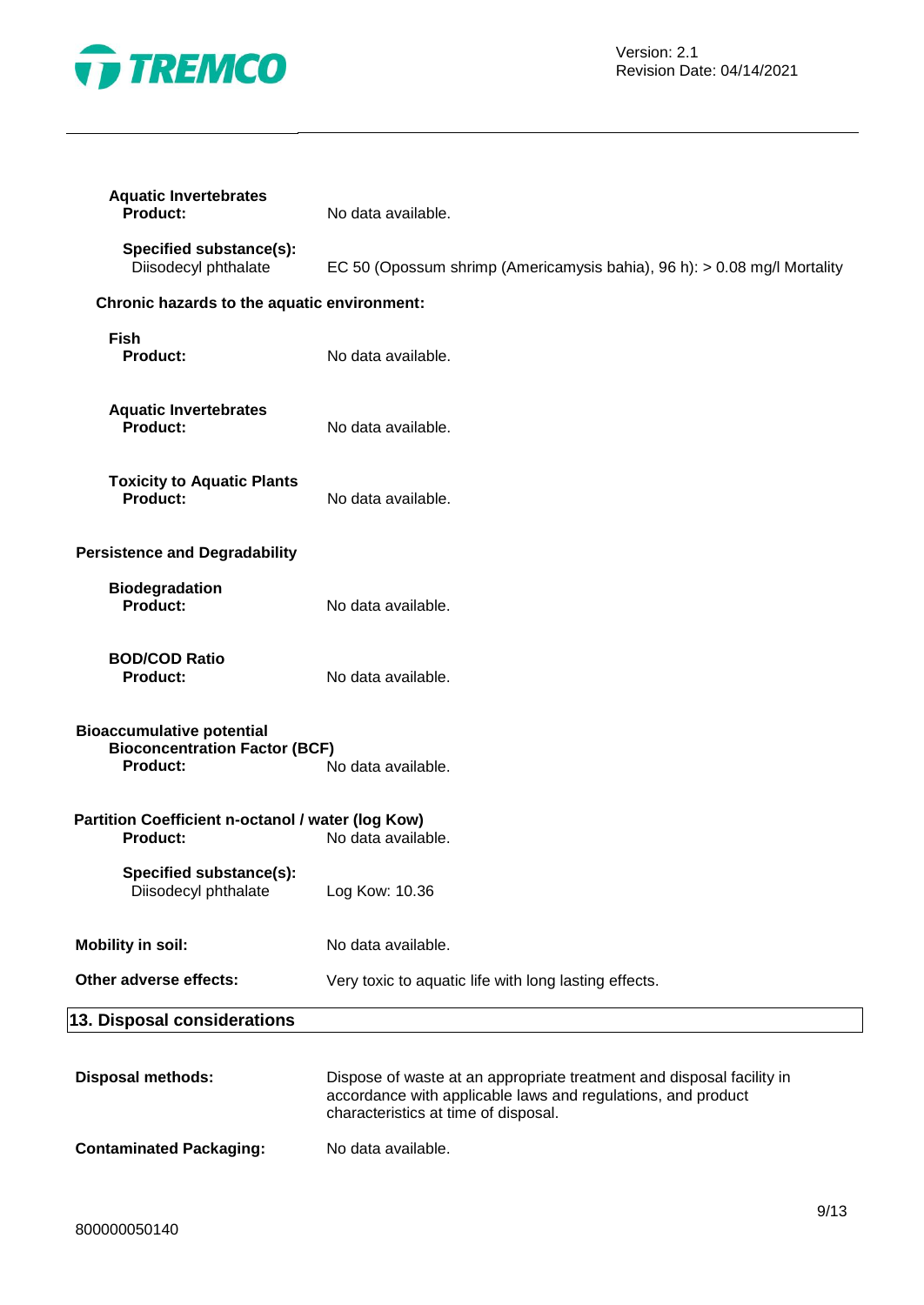

#### **14. Transport information**

#### **TDG:**

Not Regulated

#### **CFR / DOT:**

Not Regulated

#### **IMDG:**

Not Regulated

#### **15. Regulatory information**

#### **US Federal Regulations**

# **TSCA Section 12(b) Export Notification (40 CFR 707, Subpt. D)**

None present or none present in regulated quantities.

#### **US. Toxic Substances Control Act (TSCA) Section 5(a)(2) Final Significant New Use Rules (SNURs) (40 CFR 721, Subpt E)**

None present or none present in regulated quantities.

#### **US. OSHA Specifically Regulated Substances (29 CFR 1910.1001-1050), as amended** None present or none present in regulated quantities.

#### **CERCLA Hazardous Substance List (40 CFR 302.4):**

#### **Chemical Identity Reportable quantity**

#### **Superfund Amendments and Reauthorization Act of 1986 (SARA)**

#### **Hazard categories**

Delayed (Chronic) Health Hazard **Carcinogenicity** Reproductive toxicity

#### **SARA 302 Extremely Hazardous Substance** None present or none present in regulated quantities.

**SARA 304 Emergency Release Notification** None present or none present in regulated quantities.

#### **SARA 311/312 Hazardous Chemical Chemical Identity Threshold Planning Quantity**

#### **SARA 313 (TRI Reporting)**

None present or none present in regulated quantities.

#### **Clean Air Act (CAA) Section 112(r) Accidental Release Prevention (40 CFR 68.130)** None present or none present in regulated quantities.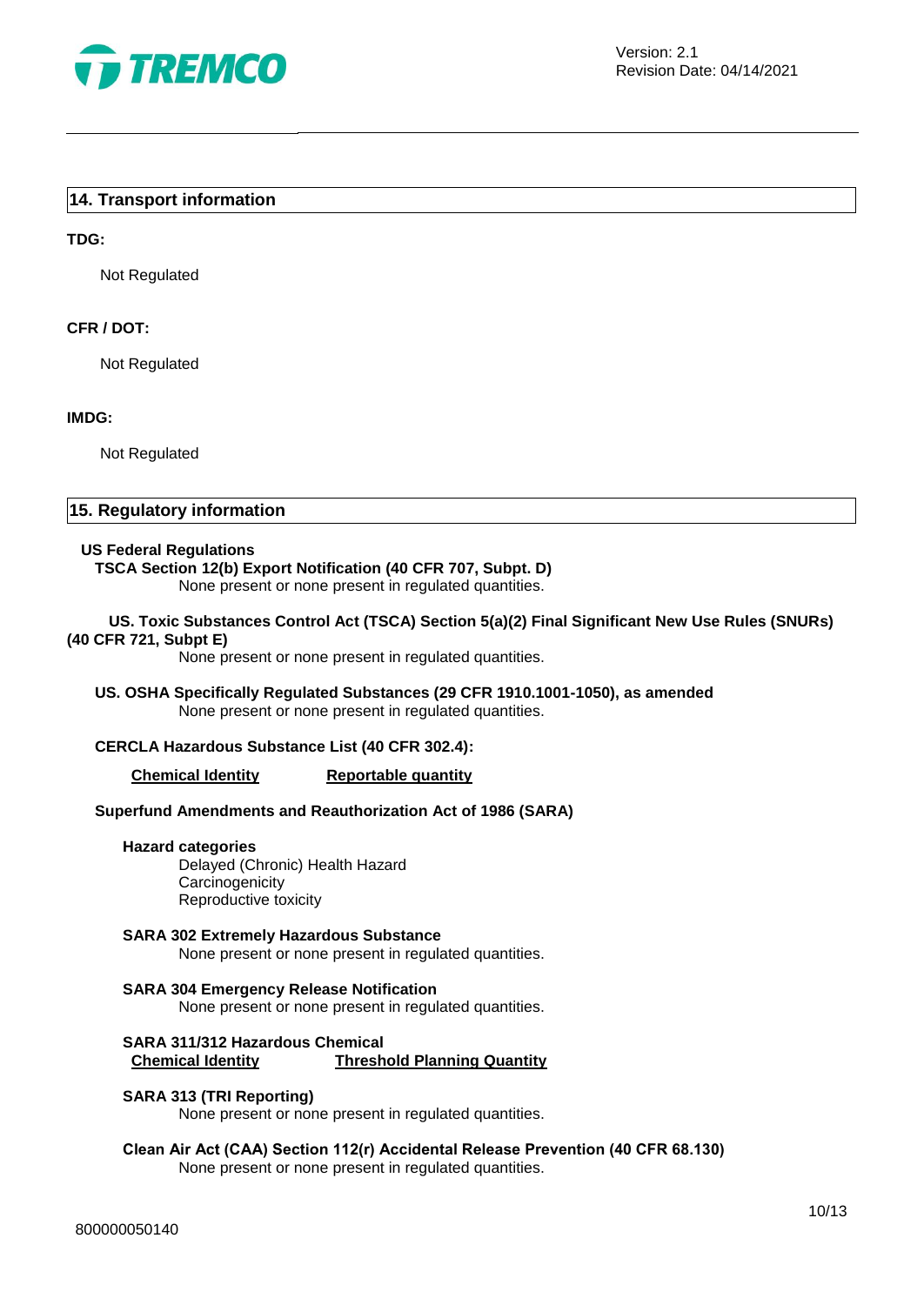

#### **Clean Water Act Section 311 Hazardous Substances (40 CFR 117.3)**

None present or none present in regulated quantities.

#### **US State Regulations**

#### **US. California Proposition 65**



**WARNING**

Cancer and Reproductive Harm - www.P65Warnings.ca.gov

#### **US. New Jersey Worker and Community Right-to-Know Act**

**Chemical Identity** Carbon Black

#### **US. Massachusetts RTK - Substance List**

**Chemical Identity** Carbon Black

#### **US. Pennsylvania RTK - Hazardous Substances**

**Chemical Identity** Diisodecyl phthalate Carbon Black

# **US. Rhode Island RTK Chemical Identity**

Carbon Black

#### **International regulations**

**Montreal protocol**

Not applicable

#### **Stockholm convention**

Not applicable

#### **Rotterdam convention**

Not applicable

# **Kyoto protocol**

Not applicable

#### **VOC:**

| Regulatory VOC (less water and<br>exempt solvent) |  | : 0 q/l     |
|---------------------------------------------------|--|-------------|
| VOC Method 310                                    |  | $: 0.00 \%$ |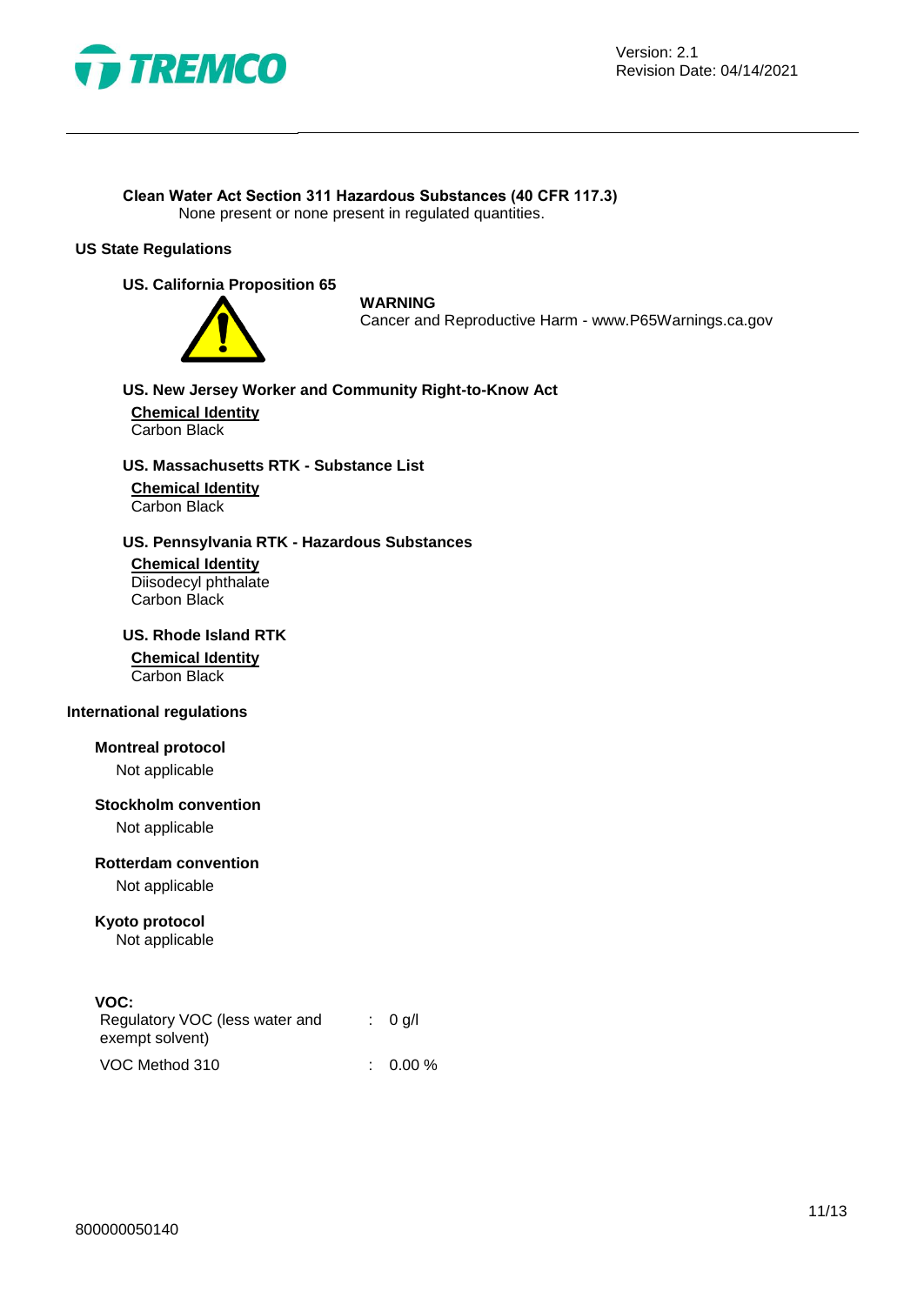

# **Inventory Status:** Canada DSL Inventory List: All components in this product are listed on or exempt from the Inventory. EINECS, ELINCS or NLP: All components in this product are listed on or exempt from the Inventory. Japan (ENCS) List: One or more components in this product are not listed on or exempt from the Inventory. China Inv. Existing Chemical Substances: All components in this product are listed on or exempt from the Inventory. Korea Existing Chemicals Inv. (KECI): All components in this product are listed on or exempt from the Inventory. Canada NDSL Inventory: One or more components in this product are not listed on or exempt from the Inventory. Philippines PICCS: All components in this product are listed on or exempt from the Inventory. US TSCA Inventory: All components in this product are listed on or exempt from the Inventory. New Zealand Inventory of Chemicals: All components in this product are listed on or exempt from the Inventory. Japan ISHL Listing: All components in this product are listed on or exempt from the Inventory. Japan Pharmacopoeia Listing: One or more components in this product are not listed on or exempt from the Inventory. Australia AICS: One or more components in this product are not listed on or exempt from the Inventory. Ontario Inventory: One or more components in this product are not listed on or exempt from the Inventory. Mexico INSQ: One or more components in this product are not listed on or exempt from the Inventory. Taiwan Chemical Substance Inventory: One or more components in this product are

not listed on or exempt from the Inventory.